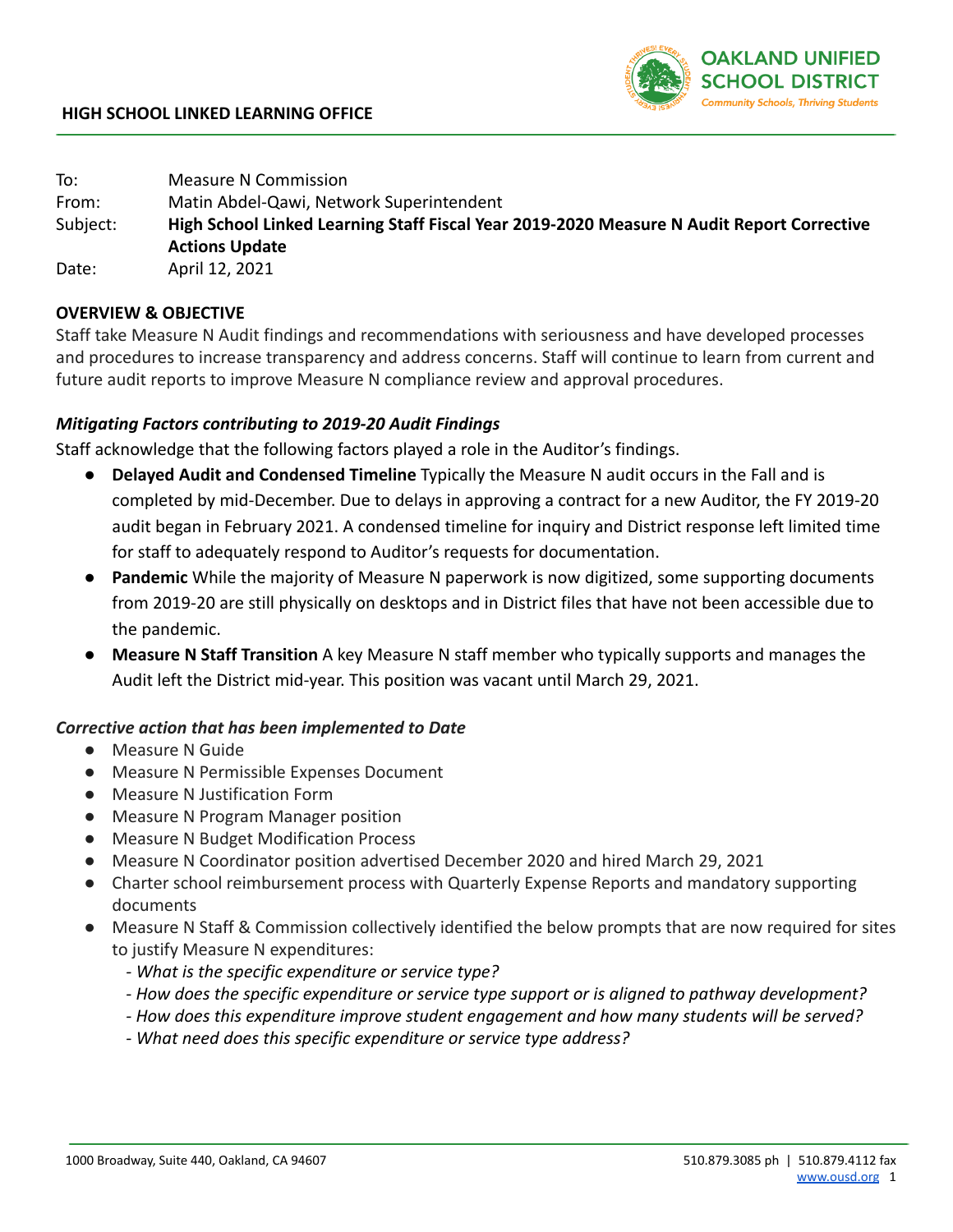

## **SUMMARY**

Auditor findings, auditor recommendations, and staff corrective actions to date and planned are as follows:

#### **MEASURE N 2019-20 AUDIT: RECOMMENDATIONS & CORRECTIVE ACTION**

# **A. Audit Procedure 2:** *Separately for District schools and charter schools, review the nature of the expenditures, and review source documents to ensure the expenditures were within the permissible uses of the ballot language.*

**Finding Procedure 2a:** We analytically reviewed the entire population of expenditure accounting records to search for transactions potentially outside the scope of allowable expenditures. In addition, we haphazardly selected a sample of expenditures and reviewed the corresponding invoices, purchase orders, and Measure N Justification Forms. Subjected to the further audit analysis were 50 vendor expenditures aggregating \$1,091,156. We noted no impermissible uses of Measure N funds from applying these procedures. Although we found no evidence that selected expenditures were for other than District purposes, we noted that the explanations provided in the Measure N Justification forms can be vague in some instances and do not appear to establish a clear connection between the nature of the expense and the goals outlined in the Measure N ballot language. In these instances, the determination of whether or not the expenditures are permissible uses become significantly more subjective.

**Finding Procedure 2b:** From the same sample of 50 vendor expenditures, we noted one expenditure for travel and/or conference purposes scheduled for the March – April 2020 timeframe. Upon further review, we were unable to confirm if the District obtained refunds for these expenditures as it is our understanding that the related travel and/or conferences did not occur due to shutdowns and restrictions created by the COVID-19 pandemic.

**Finding Procedure 2c:** We analytically reviewed the population of payroll accounting records to search for transactions outside the scope of allowable expenditures. In addition, we selected a sample of 60 payroll expenditures, aggregating \$1,362,137, and requested source documents such as personnel and payroll records for each of these selections. Although we found no evidence that expenditures were for other than District purposes, the District was unable to provide us with supporting origination documentation for any of the items in the sample.

**Finding Procedure 2d:** For expenditures of Measure N funds made by charter schools, we reviewed the Measure N Expenditure Accounting forms submitted to the District by each charter school to assess if any items appear outside the scope of Measure N. Those transactions, and other random transactions, were selected for additional analysis including tracing the accounting records to source documents. While we noted no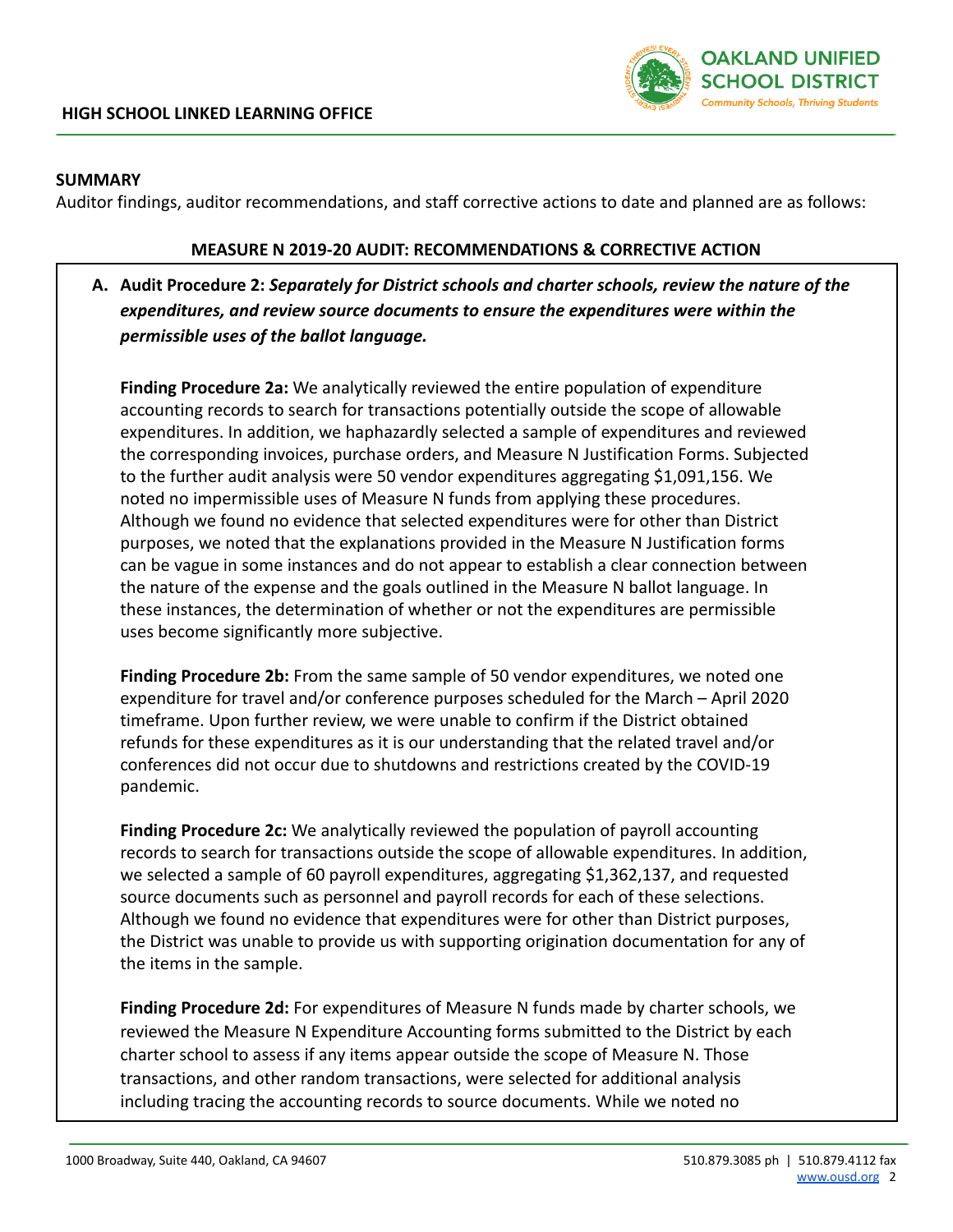

inappropriate or potentially unallowable expenditures during this review, we were unable to form a conclusion for this objective as the District was only able to provide the Measure N Expenditure Accounting Forms but could not provide supporting origination documentation for review. Since detailed listings of charter school expenditures and related supporting documentation were unavailable for review, we were unable to confirm compliance.

**Auditor Recommendation for 2a-d:** Similar to the Findings and Recommendations included in the Measure N audit report for the year ended June 30, 2019, it does not appear that the current policies and procedures regarding compliance with Measure N requirements are working as intended. This is evidenced by the lack of documentation to support the audit. Under current policy, the Measure N office approves the site-initiated expense request and the District's payroll and accounts payable departments approve the related supporting documentation for payment. However, details about the practical implementation of the policy are subject to the interpretation of current employees of the responsible departments. As a result, the policies and procedures appear to change with continued employee turnover. The policies and procedures for Measure N expenditures should be documented in writing and incorporated into the formal accounting policies and procedures of the District so that they may be objectively followed by the individuals responsible for compliance, and available to support the audit.

We also recommend that the District formally identify the department and specific district official that is responsible for approving Measure N expenses for payment. The person responsible for approving payments should also keep the supporting documentation that was the basis of the approval because that is the same documentation that will support the audit.

Measure N Expenditure Accounting Forms submitted to the District by charter schools receiving and expending parcel tax funds should be supported by charter school accounting records and origination documentation to allow program staff of the District to confirm that funds are properly accounted for, adequately supported, and expended for allowable purposes.

## **1. Staff Response to Auditor Findings Procedure 2 - Agree with Reservations**

Staff acknowledge that some of these findings and recommendations have surfaced in previous audits. Staff also acknowledge that the pandemic created unusually challenging circumstances. For example, extensive efforts were made to recoup travel-related expenses that had been incurred but it was not always possible with vendors. Staff agree with the auditor's recommendations and believe that no additional District corrective action is required due to below implemented procedures already in place.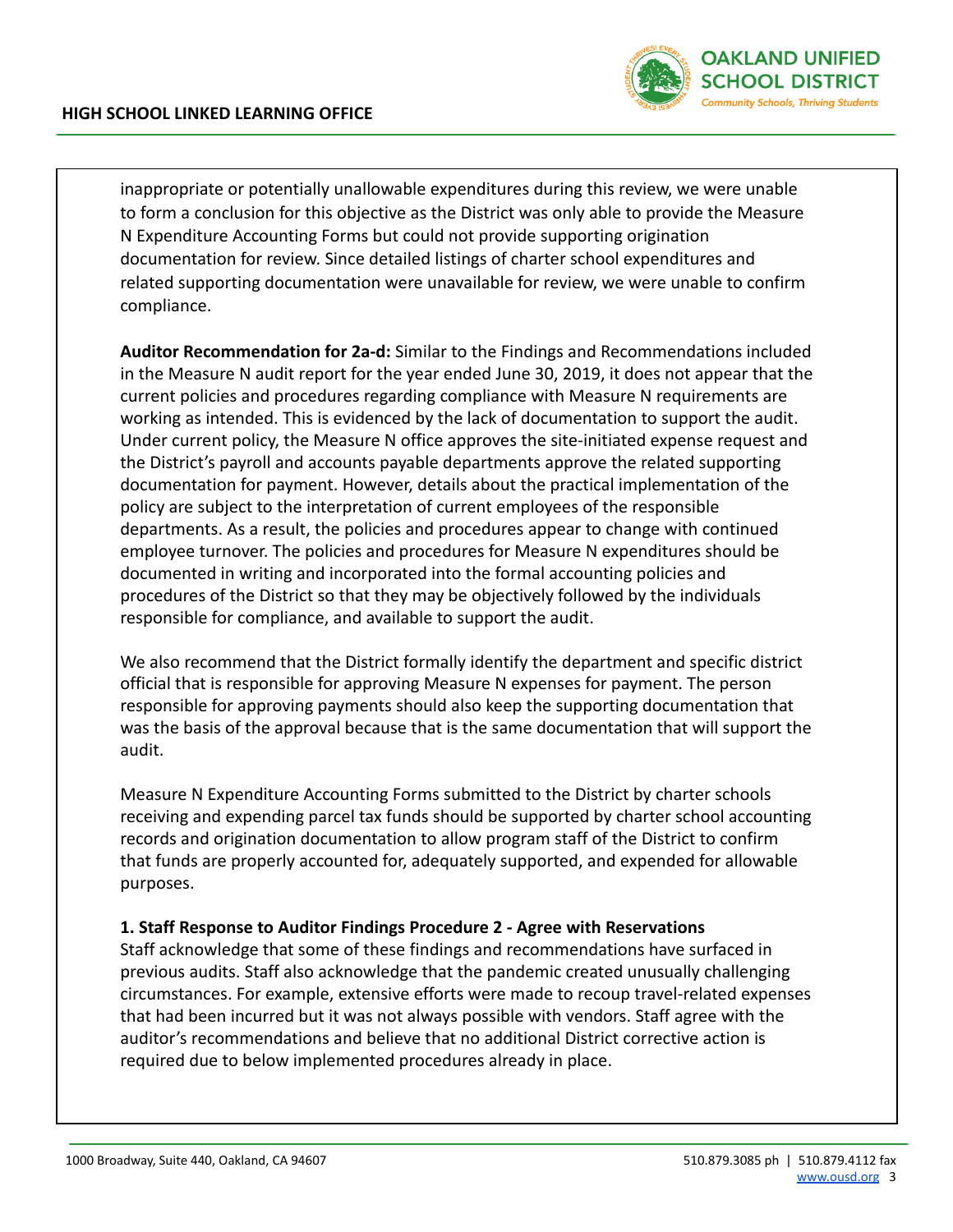

## **2. Staff Corrective Actions - Implemented**

- Measure N staff has determined the process and specific person responsible for approving Measure N expenditures for both district and charter schools
- Measure N Guide provides an overview of the review and approval process for district and charter schools
- Measure N staff provides training on the review and approval process of Measure N expenditures at the beginning of the school year
- Measure N staff and OUSD Business Services Department have met to ensure that Measure N staff and the Controller understand broader District audit procedures, the support Measure N audits will receive moving forward, and specific staff that will help the audit completion.
- Duty statement template has been created for the process of determining if a position is supplemental
- Measure N staff has notified the school staff to route all ET/OT to the Measure N staff for pre-approval first
- A justification form template has been created for the pre-approval process of expenditures like supplies, materials, or equipment to determine if supplemental
- Permissible expenses document provides information on what is meant by supplemental as well as expenditures that are non-permissible due to supplanting issues
- There continues to be some difficulty in implementing this corrective action when reviewing charter school budgets as we do not have access to their full budget and how expenditures have been funded previously.

# **B. Audit Procedure 3:** *Test a sample of expenditures to ensure they were spent in accordance with the approved site plan.*

**Finding Procedure 3:** Material weakness in internal control over compliance and non-compliance. The following is a summary of our findings:

- $\circ$  For 19 vendor expenditures of Measure N funds made by the District, we were unable to establish a clear connection between the expenditure and the actions and services outlined by the site plan.
- $\circ$  For 60 payroll expenditures of Measure N funds made by the District, we have no basis to conclude if the expenditures were made in accordance with the site plan because supporting documentation was not provided for us for review.
- For expenditures of Measure N funds made by charter schools sponsored by the District, we were unable to form a conclusion as the District was only able to provide the Measure N Expenditure Accounting Forms but could not provide supporting origination documentation for review. Since detailed listings of charter school expenditures and related supporting documentation were unavailable of review, we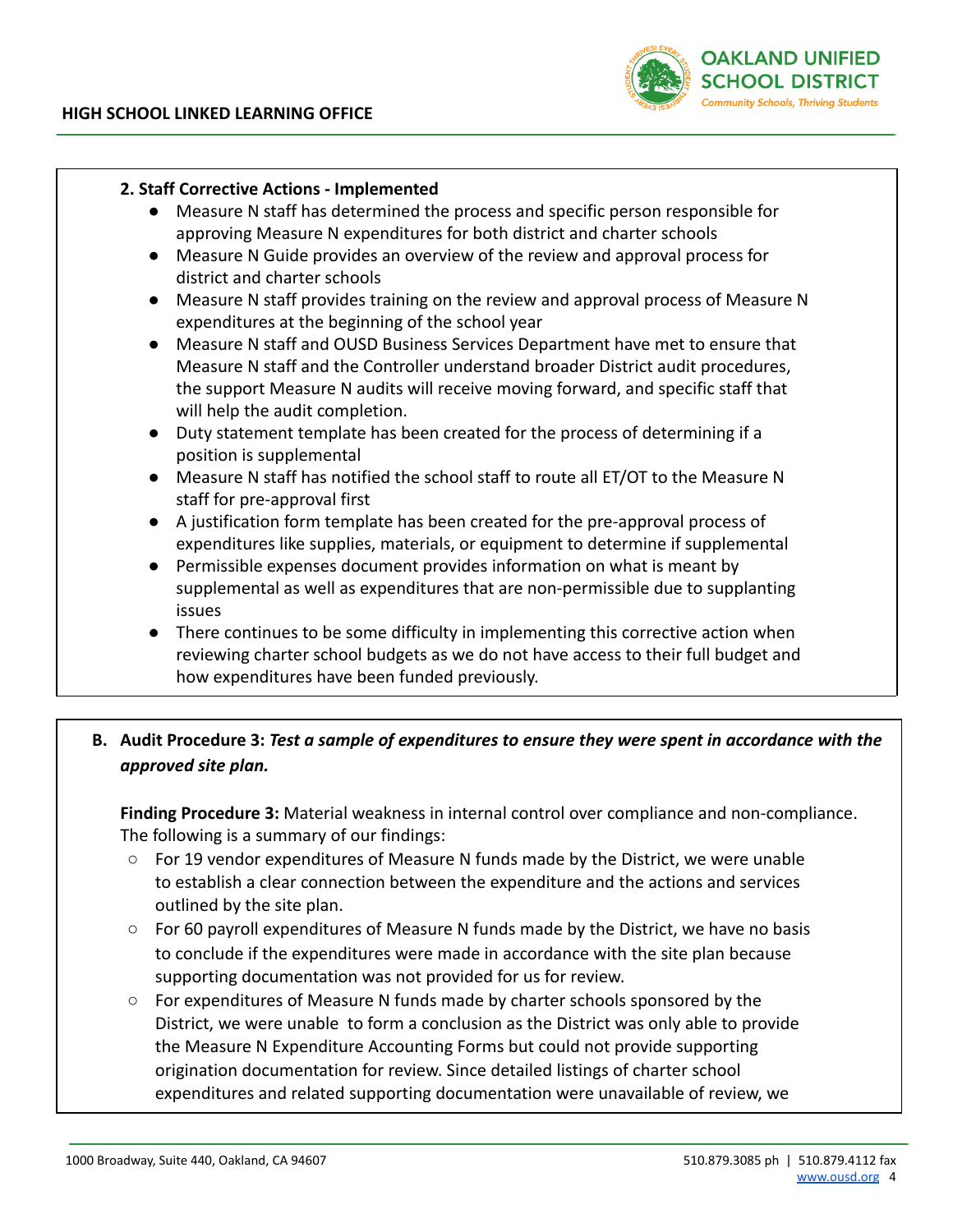

were unable to confirm compliance.

**Auditor Recommendation:** Similar to the recommendation for procedures number two, ensuring expenditures are included on the approved site plan should be a component of the approval process that occurs before an expense is obligated. The policies and procedures for Measure N should be documented in writing and incorporated into the formal accounting policies and procedures of the District so that they may be objectively followed by the individuals responsible for compliance, and available to support the audit.

Measure N Expenditure Accounting Forms submitted to the District by charter schools receiving and expending parcel tax funds should be supported by charter school accounting records and origination documentation to allow program staff of the District to confirm that funds are properly accounted for, adequately supported, and expended for allowable purposes.

## **1. Staff Response to Auditor Finding Procedure 3 - Disagree**

Staff disagree with the findings related to the 60 payroll expenditures and the charter schools expenses because the documentation does exist. Due to mitigating factors identified above, staff was unable to access the requested documents in a timely fashion.

### **2. Staff Corrective Action - Implemented**

- Assuming a strategic action is ambiguous, the site will have to provide a justification form to ensure the expenditure meets all 5 criteria and supports pathway development.
- Duty statement template has been created to determine if a position is supplemental
- Measure N Guide provides an overview of the review and approval process for district and charter schools
- Measure N staff provides training on the review and approval process of Measure N expenditures at the beginning of the school year
- Measure N staff has notified the school staff to route all ET/OT to the Measure N staff for pre-approval
- Measure N staff now requires Charters schools to submit their expenditure supporting documents via Google Docs

## **3. Staff Corrective Action - to be Implemented**

- Hire additional clerical support staff during audit season
- Monthly check-ins with the auditor or their staff to monitor progress
- Monthly finance check-ins with OUSD Controller and Business Services to identify potential areas of improvement
- Staff will create an online documentation submission and approval process for all Charter schools.
- Staff will train all Charter schools on the new Online procedures before school starts.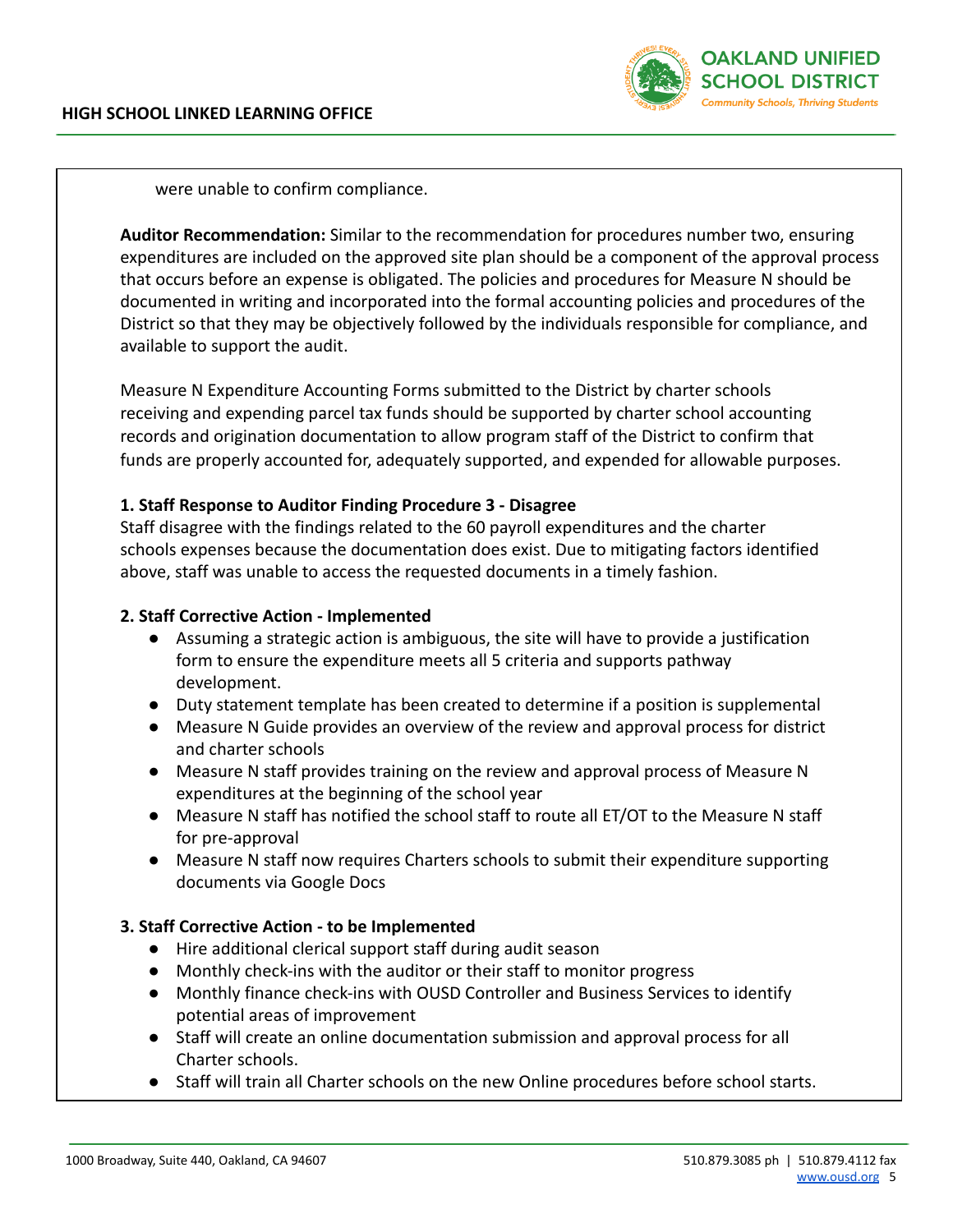

**C. Audit Procedure 7:** *Test if Measure N is funding supplemental activities by reviewing documents to support if District schools and charter schools used funds to provide services which they were required to make available by virtue of being a school.*

**Finding Procedure 7:** Material weakness in internal control over compliance and noncompliance. The same sample applicable for procedure number two was used for this procedure. Although we found no evidence that expenditures were for other than supplemental activities, the District could not provide adequate documentation that specifically evidences that the sampled expenditures were determined to be supplemental before incurring the expense. While the District uses the Measure N Justification Form to address this need, we found that the majority of expenditures for consultant services are not typically accompanied by Measure N Justification Forms. This was evidenced for 38 of the expenditures included in our vendor expenditures sample. In addition, we found that the explanations provided in the form are often vague and do not directly address supplant versus supplement. As a result, we were unable determine if these expenditures are for supplemental purposes.

**Auditor Recommendation:** There should be adequate procedures incorporated into the approval process to ensure that each expenditure is supplemental in nature prior to incurring the expenditure or approving the contract. To that end, the Measure N Permissible Expenses document for 2019-20 gives specific written criteria that may be used to evaluate if an expense is supplemental. The document further requires that "District and school site personnel must maintain documentation that clearly demonstrates the supplementary nature of these funds."

We suggest that the District utilize the Measure N Justification Form or an equivalent checklist document that specifically reconciles a planned expenditure with the Measure N Permissible Expenses document. This documentation should be completed by the individual initiating the request, approved by Measure N program staff, and should be maintained with the procurement file in order to provide evidence that the policy was followed and that an expenditure is for a supplemental activity. In addition, we recommend developing policies specific to uses of Measure N funds for technology and equipment purchases as there are often other federal and state sources that can be used to fund classroom technology and related equipment purchases.

## **1. Staff Response to Auditor Finding Procedure 7 - Agree**

Staff agree with this finding and recommendation. We implemented corrective actions in the past to address this finding and acknowledge that Measure N justification forms require greater specificity to determine permissibility of expenditures relative to supplementing versus supplanting funds.

## **2. Staff Corrective Action - to be Implemented**

Staff will work with Legal to create a policy regarding use of Measure N funds for technology and equipment purchases.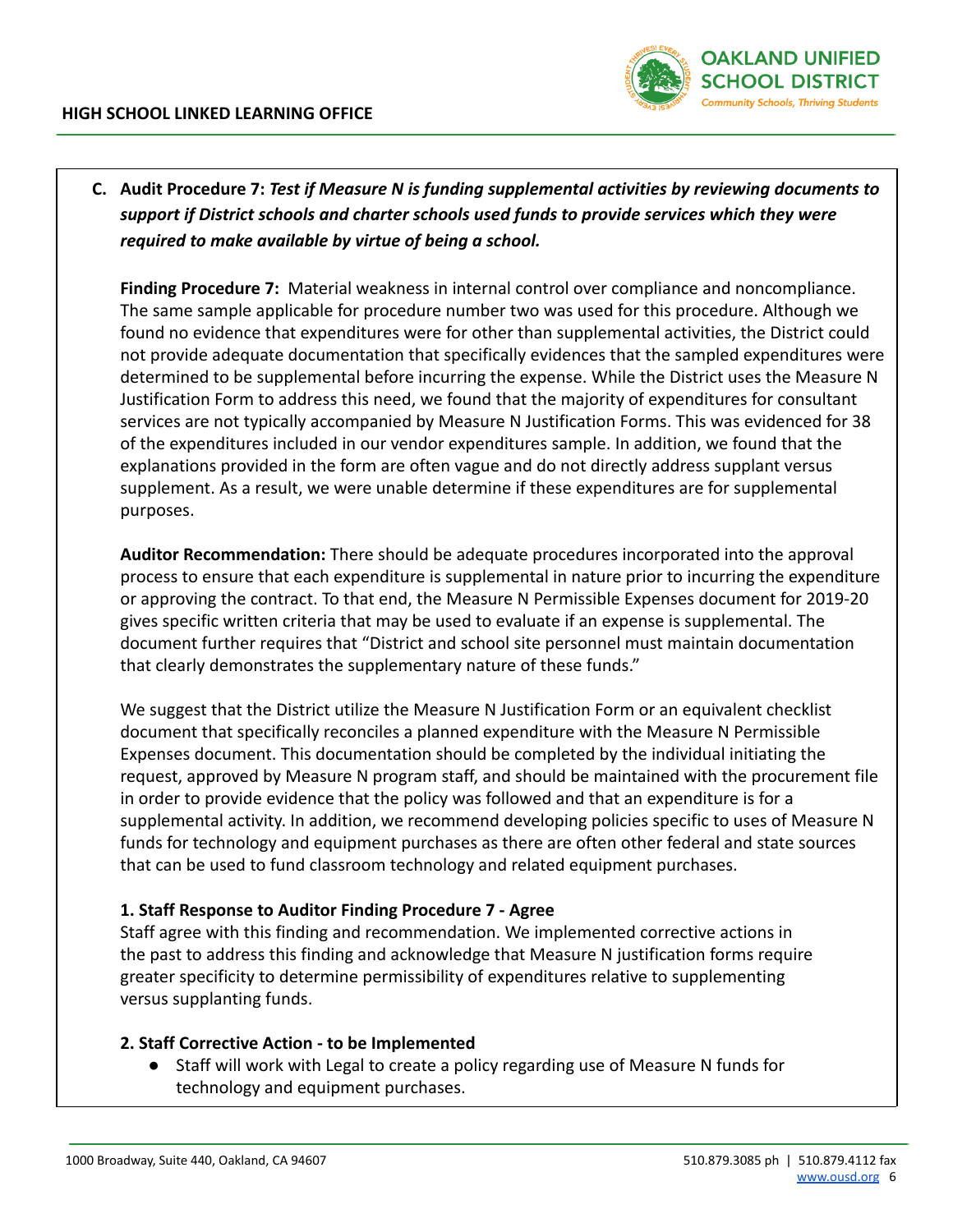

● Staff will create customized Measure N Justification Forms specific to expenditure types (ie. technology, equipment and contractors/consultants) to be required for all purchases. Forms will ask if the expenditure is supplemental (or above Base for positions), which will be verified by checking the school's budget.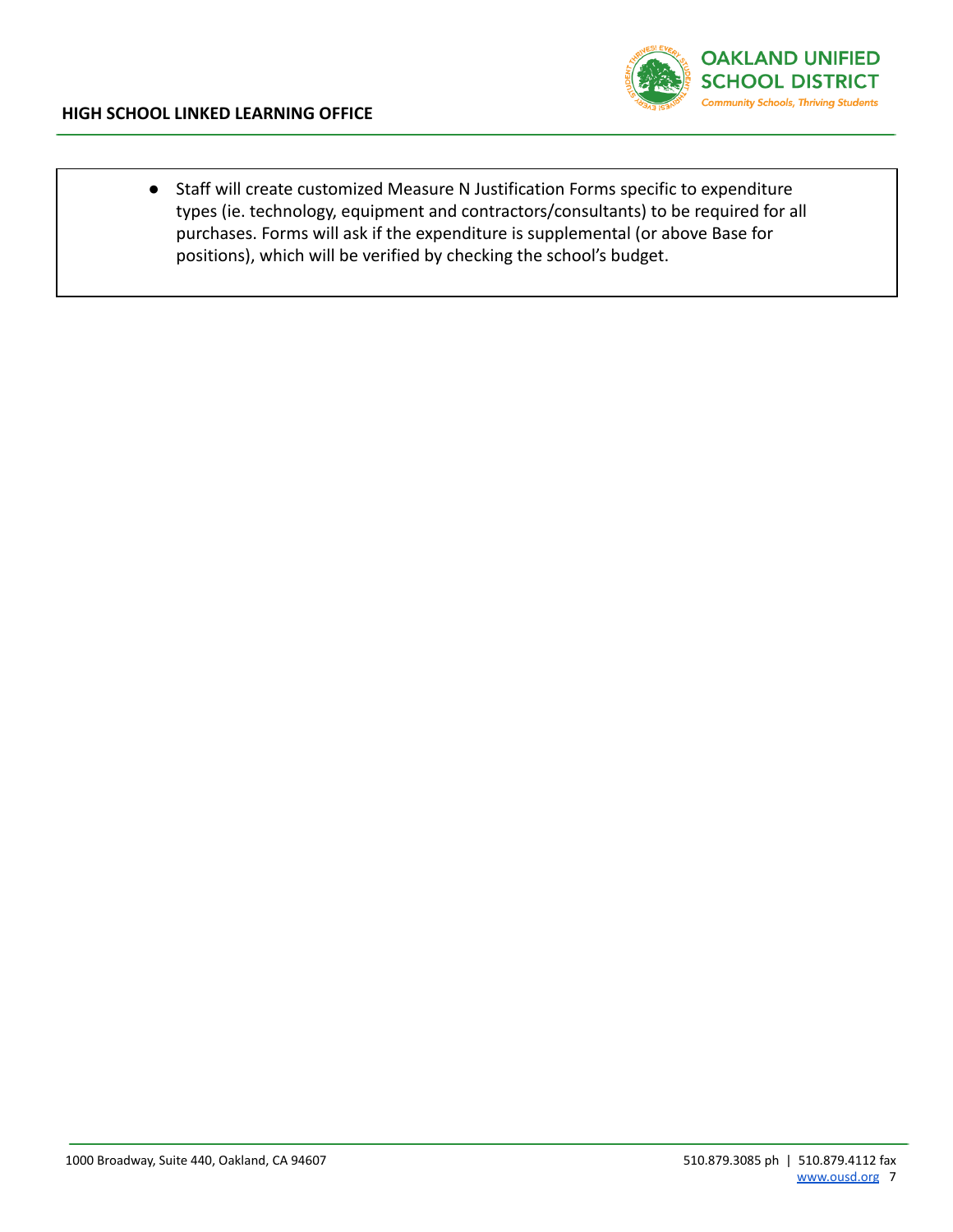

# **APPENDICES**

## *Prior Measure N Audit Recommendations & Corrective Actions*

# **MEASURE N 2018-19 AUDIT: RECOMMENDATIONS & CORRECTIVE ACTION**

## **A. Auditor Recommendation:**

*Audit Procedure 2: Separately for District schools and charter schools, review the nature of the expenditures, and review source documents to ensure the expenditures were within the permissible uses of the ballot language.*

#### Finding A:

Material weakness in internal control over compliance, and non-compliance regarding District *vendor* transactions because supporting documentation was not provided for us to review.

#### Finding B:

Material weakness in internal control over compliance and non-compliance regarding District *payroll* transactions because supporting documentation was not provided for us to review.

#### Recommendation:

We recommend the District to formally identify the department and specific person responsible for approving Measure N expenses for payment. The person responsible for approving payments should also keep the supporting documentation that was the basis of the approval because that is the same documentation that will support the audit.

## **1. Staff Response - Disagree**

Staff disagree with the recommendation and believe that no corrective action is required due to district procedures existing already. Staff also acknowledge that these findings and recommendations have surfaced in previous audits.

## **2. Staff Corrective Action - Implemented**

- Measure N staff has determined the process and specific person responsible for approving Measure N expenditures for both district and charter schools
- Measure N Guide provides an overview of the review and approval process for district and charter schools
- Measure N Permissible Expenses document includes status of indirect costs being non-permissible
- Measure N staff provides training on the review and approval process of Measure N expenditures at the beginning of the year
- Measure N staff and OUSD Business Services Department have met to ensure that Measure N staff and the Controller understand broader District audit procedures, the support Measure N audits will receive moving forward, and specific staff that will help the audit completion.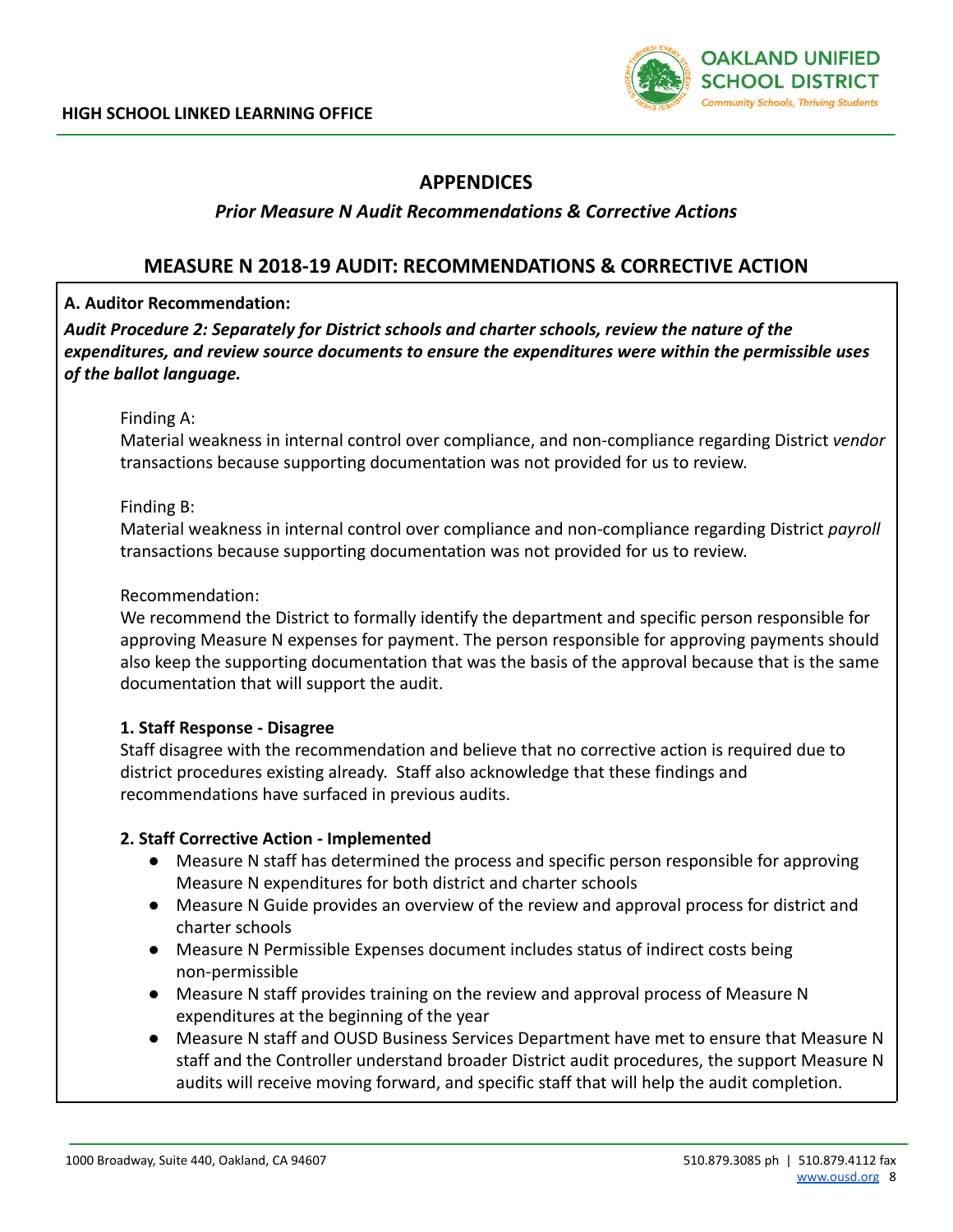

### **B. Auditor Recommendation:**

*Audit Procedure 3: Test if Measure N is funding supplemental activities by reviewing documents to support if District schools and charter schools used funds to provide services which they were required to make available by virtue of being a school. We also reviewed documents to determine whether the parcel tax funded services that were previously provided with another funding source.*

#### Finding A:

Material weakness in internal control over compliance and noncompliance.

#### Recommendation:

Ensuring an item of expenditure is supplemental should be part of the standard approval process before incurring an expense or entering into a contract. To that end, the document Measure N Permissible Expenses 2018-19 gives specific and written criteria that may be used to evaluate if an expense is supplemental. The document further requires that "District and school site personnel must maintain documentation that clearly demonstrates the supplementary nature of these funds."

We suggest that the District develop a checklist document that specifically reconciles a planned expenditure with the Measure Permissible Expenses document. The checklist should be maintained with the procurement file as evidence that the policy was followed and that an activity is supplemental.

#### **1. Staff Response - Agree**

Staff agree with this recommendation.

## **2. Staff Corrective Action - Implemented**

- Duty statement template has been created for the process of determining if a position is supplemental
- A justification form template has been created for the pre-approval process of expenditures like supplies, materials, or equipment to determine if supplemental
- Permissible expenses document provides information on what is meant by supplemental as well as expenditures that are non-permissible due to supplanting issues

## **3. Staff Corrective Action - To Be Determined**

● There continues to be some difficulty in implementing this corrective action when reviewing charter school budgets as we do not have access to their full budget and how expenditures have been funded previously.

## **C. Auditor Recommendation**

*Audit Procedure 4: Test a sample of expenditures to ensure they were spent in accordance with the approved site plan.*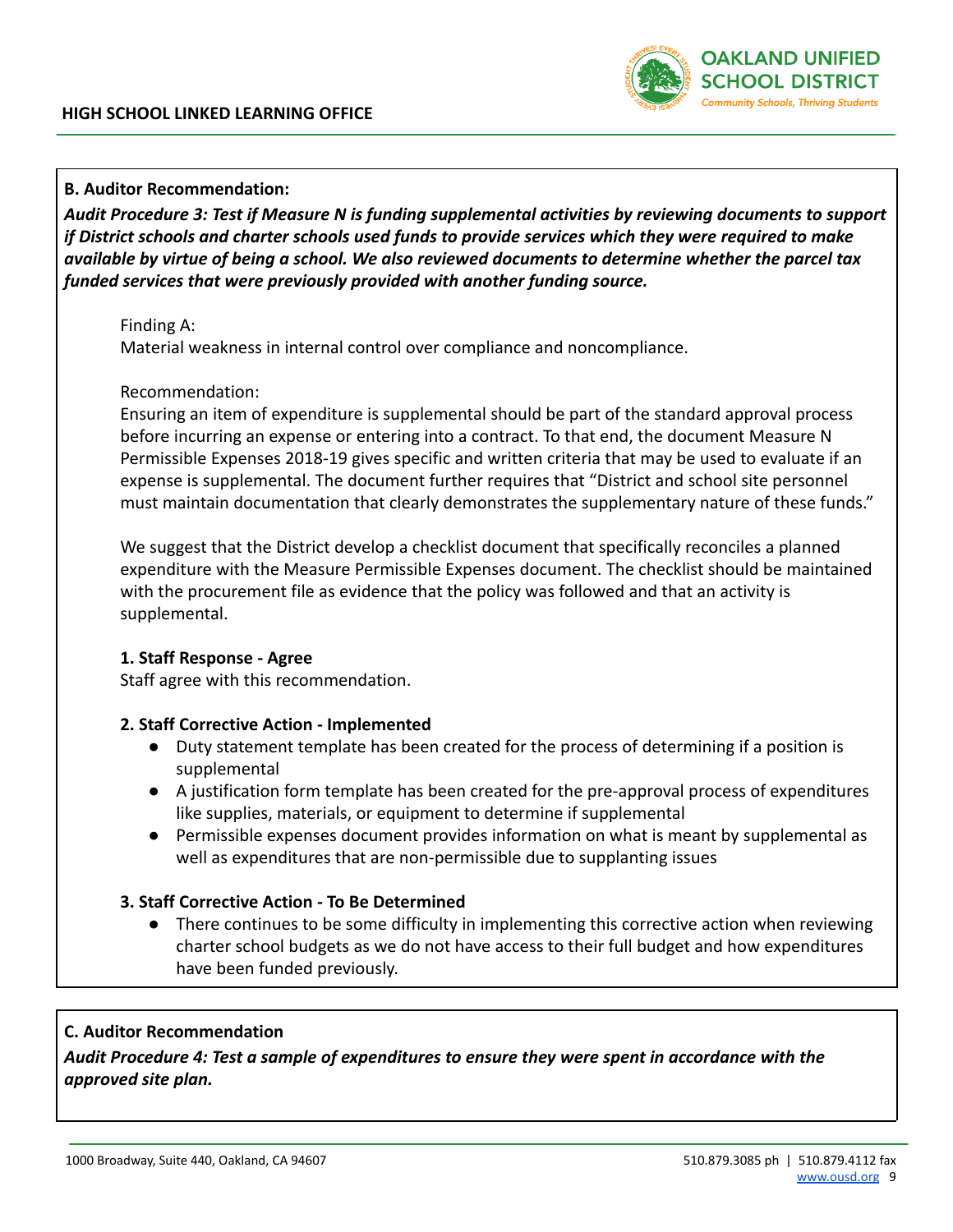

### Finding A:

Material weakness in internal control over compliance and non-compliance.

Recommendation:

Similar to the recommendation for procedures number two and number three, ensuring expenditures are included on the approved site plan should be part of the approval process that occurs before an expense is obligated. The process and the specific approvals should be documented in writing so that they may be objectively followed by the person responsible for compliance, and available to support the audit.

The District implemented a new accounting information system during the fiscal year 2018-19. The information needed to support compliance may be maintained electronically in the District's accounting system. If so, a specific person should be designated as responsible for providing this information. Furthermore, that specific person should be required to participate in the audit process.

We also recommend that site plans avoid ambiguous language subject to interpretation after approval such as "consultants" or "travel and conferences" or "professional learning" or "house spirit supplies."

## **1. Staff Response - Agree**

Staff agree with the recommendation and acknowledge that this finding and recommendation has surfaced in previous audits.

## **2. Staff Corrective Action - Implemented**

● Assuming a strategic action is ambiguous, the site will have to provide a justification form to ensure the expenditure meets all 5 criteria and supports pathway development.

# **Measure N 2017-18 Audit: Recommendations & Corrective Action**

## **A. Auditor Recommendation**

"We recommend the District to formally create an organization chart identifying the department and specific person responsible for approving Measure N expenses for payment.

We also recommend the District to officially develop a document retention policy to facilitate timely retrieval of supporting documents.

Concerning indirect costs, the District should formally determine if such costs are allowable and the administrative regulations should be amended to avoid any ambiguity."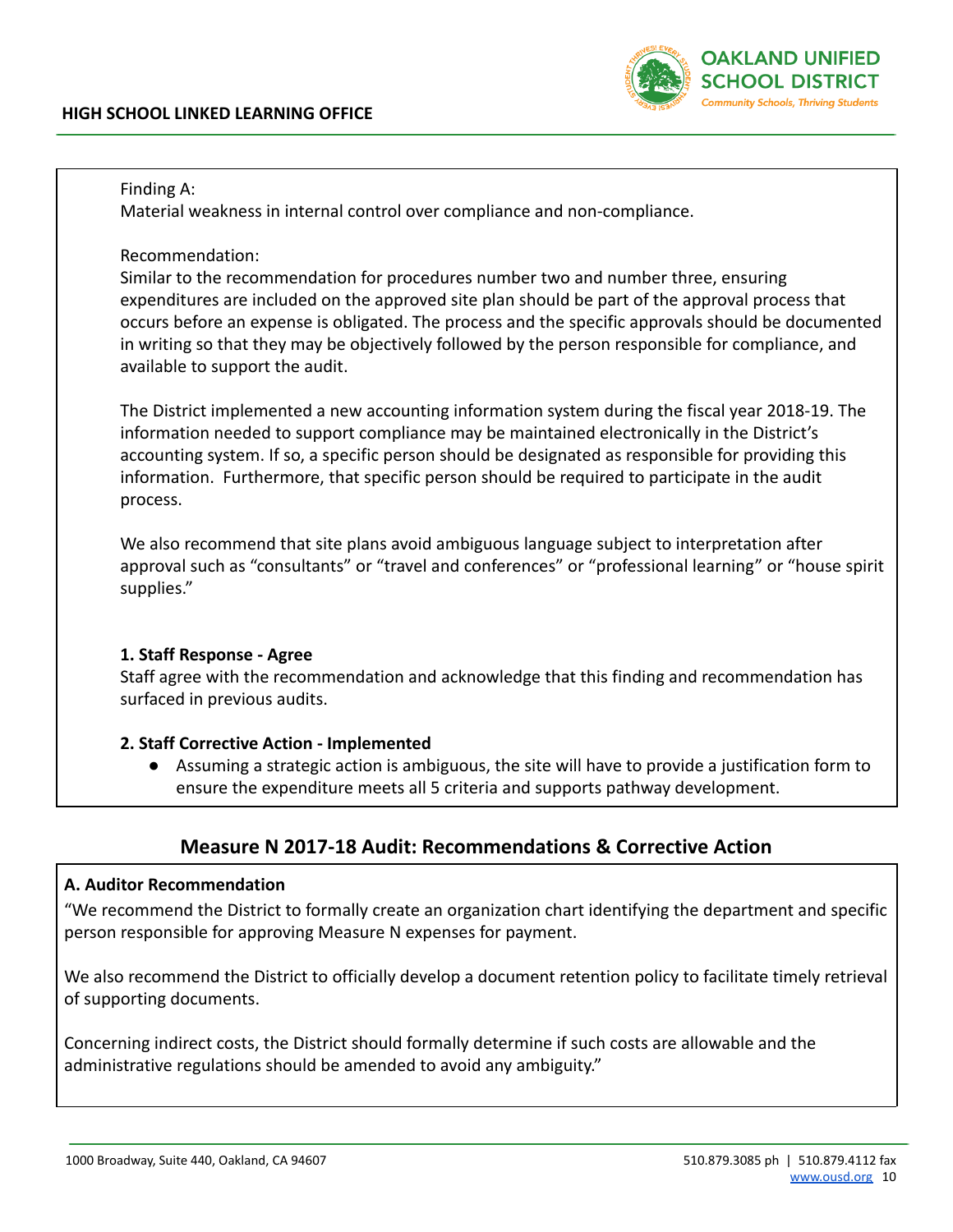

#### **1. Staff Response - Agree**

Staff agree with this recommendation.

### **2. Staff Corrective Action - Implemented**

- Measure N staff has determined the process and specific person responsible for approving Measure N expenditures for both district and charter schools
- Measure N Guide provides an overview of the review and approval process for district and charter schools
- Measure N Permissible Expenses document draft includes status of indirect costs being non-permissible
- Measure N staff provides training on the review and approval process of Measure N expenditures at the beginning of the year

#### **3. Staff Corrective Action - To be determined**

- District retention policy of supporting documents
- One on one check-ins with sites periodically throughout the year regarding Measure N expenditures

### **B. Auditor Recommendation** (Repeat from 2016-17 Audit Recommendations)

"Ensuring an item of expenditure is supplemental should formally be part of the standard approval process before incurring an expense or entering into a contract. To that end, the District should develop specific and written criteria that may be used to evaluate if an expense is supplemental.

Furthermore, like the recommendation for procedures number 2, the recommendation regarding documentation retention is also applicable to this procedure."

#### **1. Staff Response - Agree**

Staff agree with this recommendation.

#### **2. Staff Corrective Action**

- Duty statement template has been created for the process of determining if a position is supplemental
- A justification form template has been created for the pre-approval process of expenditures like supplies to determine if supplemental
- Permissible expenses document provides information on what is meant by supplemental as well as expenditures that are non-permissible due to supplanting issues

#### **C. Auditor Recommendation**

"Similar to the recommendation for procedure number 2, ensuring expenditures are included on the approved site plan should be part of the approval process that occurs before an expense is obligated.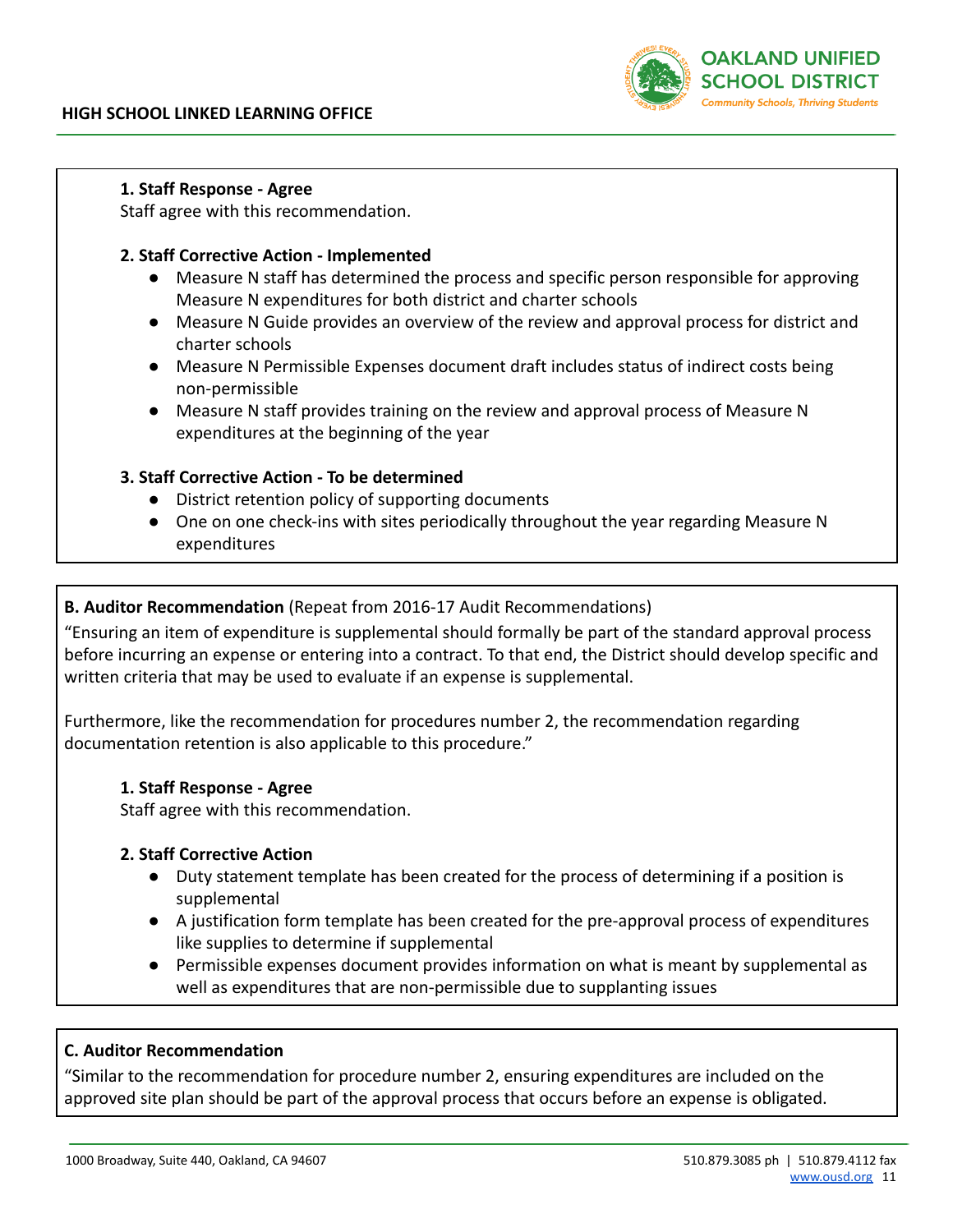### **HIGH SCHOOL LINKED LEARNING OFFICE**



The process should be documented in writing so that it may be objectively followed by the person responsible for compliance. As a condition for approval, there should be a documented connection to the specific item on the site plan of which an intended expenditure relates.

We also recommend that site plans avoid ambiguous language subject to interpretation after approval such as "consultants" or "travel and conferences" or "professional learning" or "house spirit supplies.""

#### **1. Staff Response - Agree**

Staff agree with this recommendation overall. The recommendation regarding avoiding ambiguous language is a bit more difficult to address due to language potentially being subjective.

#### **2. Staff Corrective Action**

● Assuming a strategic action is ambiguous, the site will have to provide a justification form to ensure the expenditure meets all 5 criteria and supports pathway development.

#### **D. Auditor Recommendation**

"Recommendation for improvements to internal controls:

Processing exemptions and updating the tax rolls is managed exclusively by one District employee. We recommend the District to identify a specific person responsible for overseeing the work of that employee. That person should periodically review applications to ensure the District's control process is working as intended."

#### **1. Staff Response - Agree**

Staff agree with this recommendation.

#### **2. Staff Corrective Action**

● Corrective action to be determined.

# **Measure N 2016-17 Audit: Recommendations & Corrective Action**

#### **A. Auditor Recommendation**

We recommend the District to develop written policies regarding appropriate use of Measure N funds, and document retention to support the audit, so that each site has clear and consistent guidelines to follow.

#### **1. Staff Corrective Action**

- Measure N Permissible Expense document was created in December 2016 and was provided to all Measure N schools
	- Document was provided again with the 2018-19 SPSA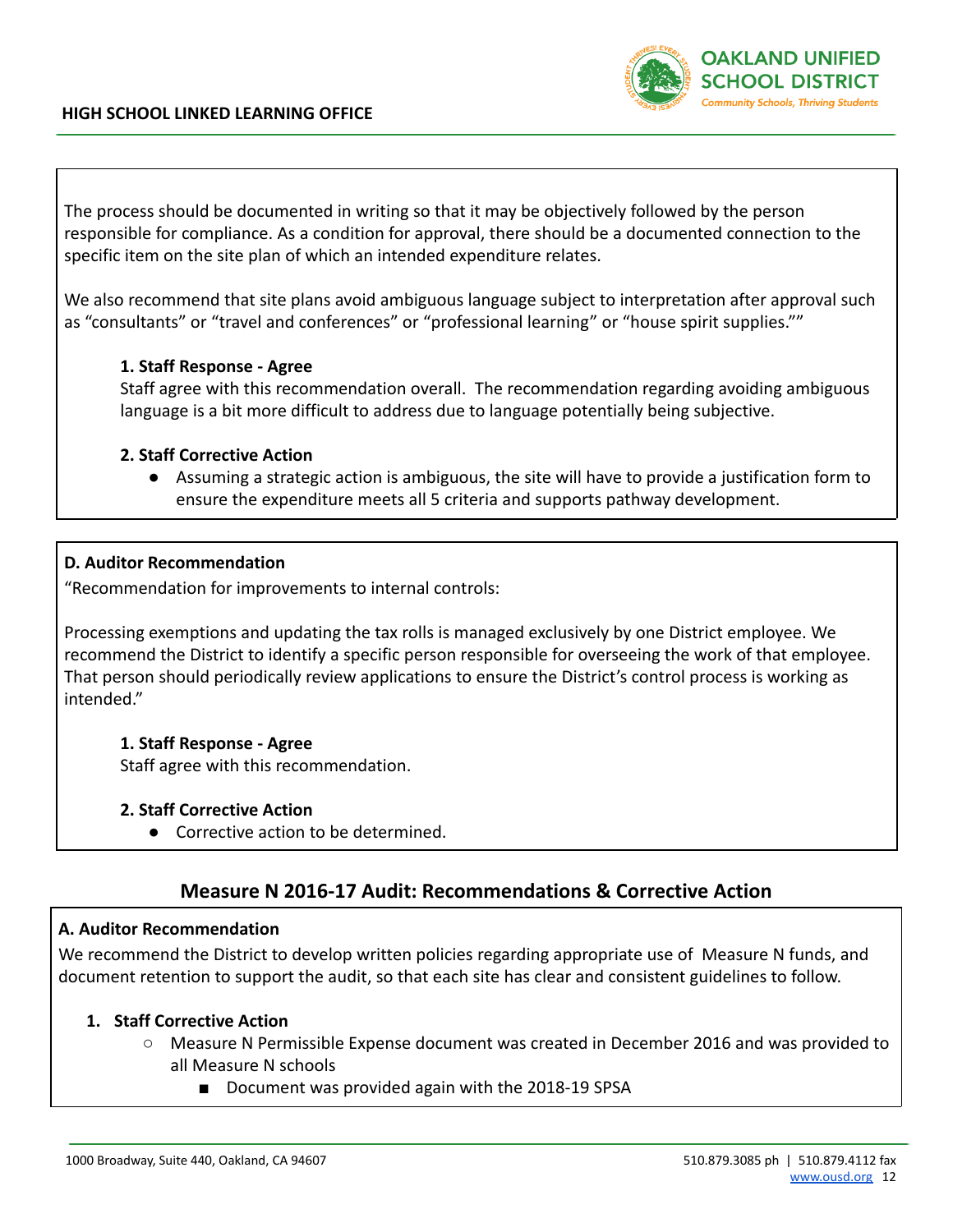

- Measure N Permissible Expense document includes definition of supplanting vs. supplement
- Measure N team is currently finalizing revised administrative regulations to include this information
- Measure N Budget Proper Justification document was provided to schools that provides information on the proper information needed for Measure N budgets
- Measure N Guide has been finalized for all schools

#### **B. Auditor Recommendation**

We also recommend the District to appoint an individual responsible for overseeing the use of Measure N funds and monitoring the expenditures by approving contracts/purchase orders and personnel positions prior to incurring the expense.

## **1. Staff Corrective Action**

● Creation of Program Manager of Measure N Operations

#### **C. Auditor Recommendation**

Similar to the recommendation for procedures number 2, ensuring an expenditure is supplemental should be part of the standard approval process prior to incurring an expense or entering into a contract.

#### **1. Staff Corrective Action**

● Measure N Permissible Expenses document to capture this information

#### **D. Auditor Recommendation**

The District should also develop written procedures so that each site has clear and consistent guidelines to follow.

## **1. Staff Corrective Action**

○ Measure N Guide

## **Measure N 2015-16 Audit: Recommendations & Corrective Action**

| <b>Measure N Commission Recommendations</b>                                                                                                                                                                                         | <b>Staff Corrective Action</b>                                                                                                                                                                                                                                                                                                                                                 |  |
|-------------------------------------------------------------------------------------------------------------------------------------------------------------------------------------------------------------------------------------|--------------------------------------------------------------------------------------------------------------------------------------------------------------------------------------------------------------------------------------------------------------------------------------------------------------------------------------------------------------------------------|--|
| Publish and distribute written standard<br>$1_{-}$<br>policies and procedures regarding the<br>appropriate use of, including definition of<br>supplement versus supplant, and proper<br>expense documentation of Measure N<br>funds | Measure N Permissible Expense document was<br>$\bullet$<br>created in December 2016 and was provided to all<br>Measure N schools<br>Document was provided again with the<br>2018-19 SPSA<br>Measure N Permissible Expense document includes<br>definition of supplanting vs. supplement<br>Measure N Guide includes information regarding<br>$\bullet$<br>proper documentation |  |